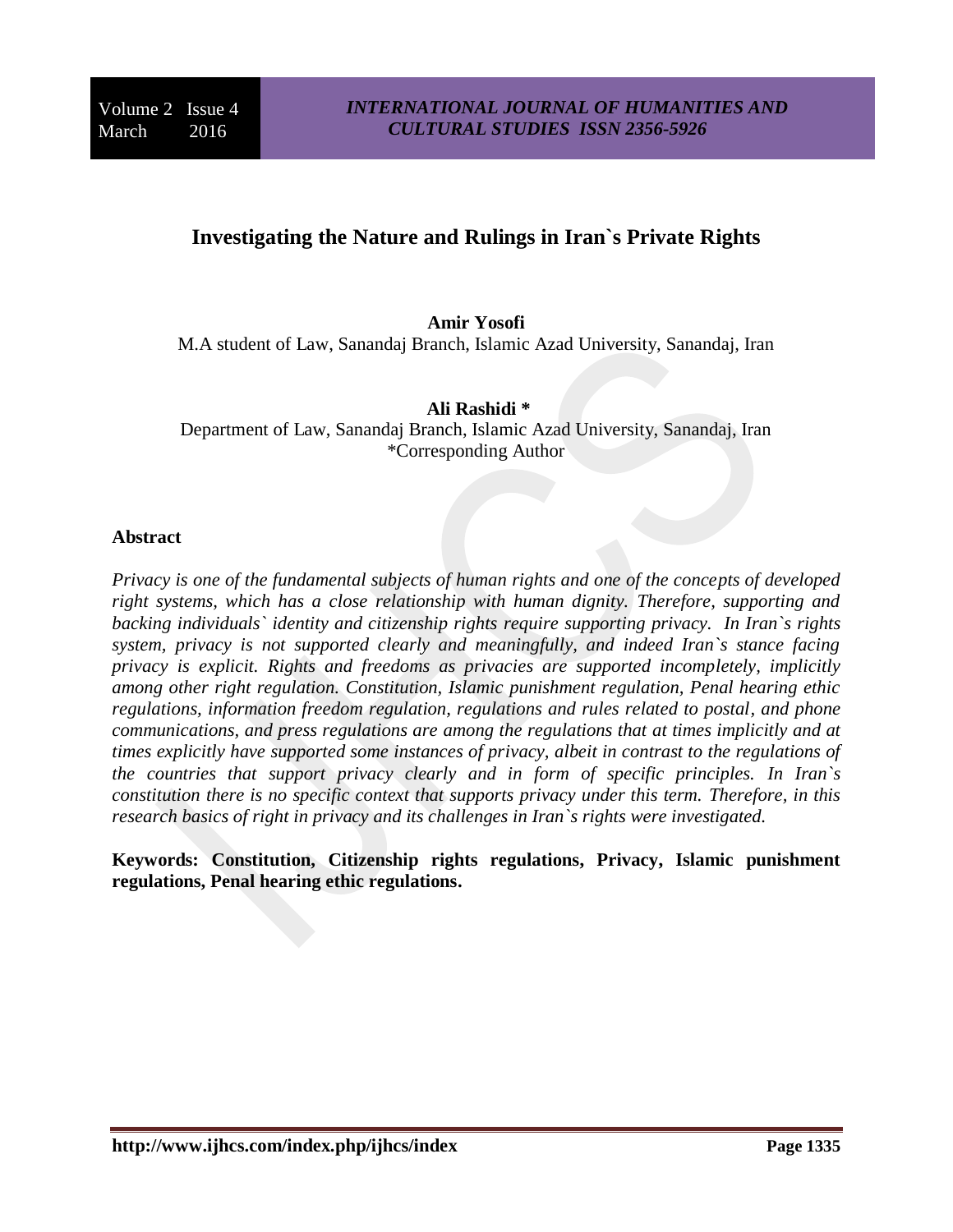#### **Introduction and problem statement**

Privacy is a jurisprudential and juridical term, which means a given area around some immovable properties that for complete utilization of their owners, others seizures have been forbidden in that area. Colloquial meaning of privacy in jurisprudence and law is close to its lexical meaning and its aim is a specific area surrounding an immovable field (such as house, well, aqueduct) that to partially or fully use it is dependent on the seizure in it. For instance, privacy in law context in the 22, 23, and 25 principles of Islamic republic of Iran`s constitution and in 135 to 139 clauses of civil law is clearly stated, but the legislator have not clearly explained nor clarified its meaning and today in addition to the traditional instances of privacy such as well privacy, route privacy, aqueduct privacy, river privacy, we are observing new collocations of this word such as city privacy, privacy, information privacy, privacy in virtual space and privacy of legal entities, which each of them can be discussed and investigated separately.

#### **Research purposes Main purpose:**

Determining rulings and effects of privacy in Iran`s private rights.

# **Minor purposes:**

1-Identifying the concept of Iran`s private rights and its major headings and investigating the aspects of privacy in them.

2-Determining privacy`s concept and related rulings and effects.

## **Research Hypotheses**

The requirement for recognizing aspects of privacy in Iran`s private rights is the recognition of Iran`s private rights` aspects.

There are various viewpoints in ownership or rightfulness of privacy.

We imagine some exceptions for privacy.

## **Research Methodology**

Research method here is descriptive-analytic and its purpose is practicality.

## **Privacy Effects and its limitations in jurisprudence**

Some Jurisconsults, according to a number of citation,s have stated that the privacy`s basis and the reason for its sanctity is preventing any loss for an owner that to use his property requires the surrounding fields. If such a right is not recognized for him, he cannot completely utilize his property. And if someone seizes someone`s property in a way that prevents the owners from using it, he is practically wasted the profits of his land. Profit unanimously among all juridical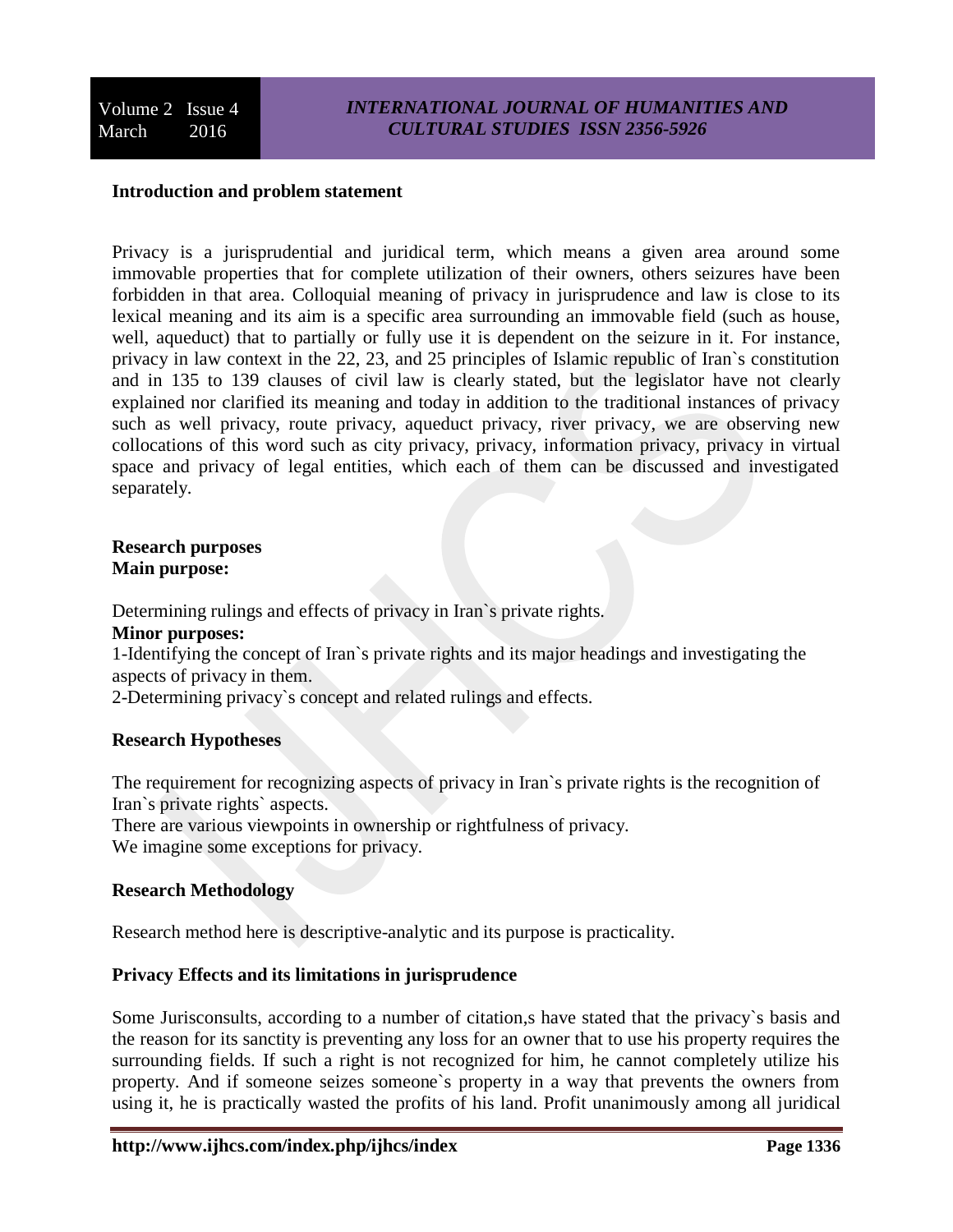religions, is treated as the real property, which only jurisconsults of Hanfiyeh have objected. This issue seemingly is collective among Imami jurisconsults and therefore includes "No loss" principles. Jurisconsults have utilized "no harm" principles in two ways: the first group explicitly consider the principle the basis of privacy and consider it applicable to all instances of privacy, the other have utilized the principle case based.

Hydro facilities privacy starts from the fields surrounding pipelines, private sewerage collecting lines from existing network to the beginning, Dams branching pipes, pipings, and their production and distribution devices, which is created by the government or deduction of finances between government and private sector, or private sector itself for public use. Such facilities that are related excavating underground water (such as facilities that are near aqueducts and wells and are owned by individuals) or urban and industrial water supply facilities are required for its optimum exploitation and safekeeping.

## **Strong points of regulations regarding privacy**

According to fiftieth principle of Islamic Republic of Iran`s constitution, "Protecting the environment within which the current and next generation should have a progressive social life is considered a public duty. Therefore, economic and non-economic activities that coincide with environment pollution or irrecoverable damage are forbidden." Therefore, planning for removal of the pollution of underground water sources and to this end, specifying qualitative privacy to prevent pollution, is considered one of the related principles of fiftieth principle of constitution. The authorities that legislator has given in the case of property privacy goes so far as to consider privacy as a property of the owner and does not approve of seizing what is against privacy and is done without the owner`s permission. Therefore, no one can dig a well or aqueduct in another`s privacy. But the seizures that do not cause harm to the owners are approved. We conclude from the before mentioned statements that privacy is for completing exploitation, obtaining profit, and loss excretion, weather potential or hypothetical. Therefore, activities like underground water pollution around the well that can cause harm to privacy owners (well owners) can be accounted in this principle.

People`s lives privacy including corporeal, spiritual, and ideological are to be respected and according to the constitution no one is allow to invade them. Ideologies inspection and unnecessary delving regarding personal ideologies, is considered an obvious example of invading human rights. Due to this reason ideology inspection was forbidden centuries ago and governments have stated its prohibition in their regulations. Iran`s constitution too have absolutely supported ideology freedom and the prohibition of ideologies inspection and have not considered any exception, even with rule of law. Due to ideology freedom in religion is an inviolable concept, as god in his holy book Quran has continuously discouraged men from ideology inspection of his kind. And its reason can be surveyed in preventing violation of human dignity and creating an obstacle in diminishing human`s transcendental personality.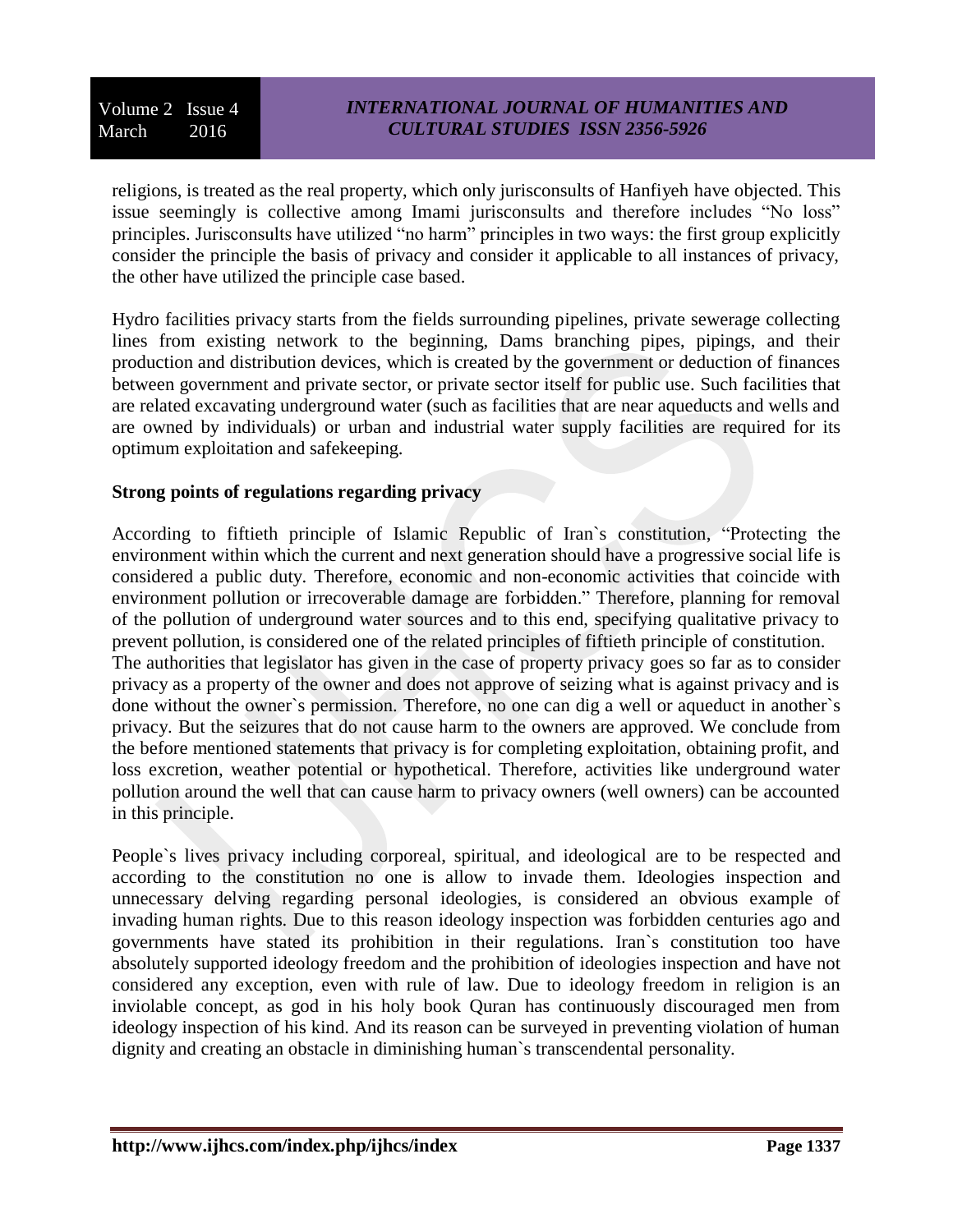Albeit Islamic Republic of Iran's constitution has stated some generalities in  $23<sup>rd</sup>$  principle and has considered individual`s privacy inviolable from invasion. And this is the duty of general and specific laws to address its details and restrict violating factor of privacy. For instance, we know that each person`s political ideology is pertinent to himself and is considered an instance of privacy and any interference from governments or parties must be prevented. However, we that it is no so in practice and parties easily access information banks and delve individuals' ideologies, which are violating individuals' privacy. In order to protect citizens political and ideological orientation from parties` access and rapine, every country`s regulations must support citizens` political privacy. Most countries have officially recognized inviolability of individuals` political thoughts against any individuals or public entities intervention. However, Iran`s constitution has not specifically and in a proprietary principle addressed the concept and has supported privacy and inviolability in general.

Additionally, Iran`s constitution emphasizes inviolability of respect and reputation of individuals that are arrested or jailed and points out that: desecration of the people who are arrested, jailed, or exiled with the rule of law in any manner is prohibited and due for punishment. Indeed people`s respect and reputation is inviolable. Even if those individuals are convicted, jailed, or exiled with the rule of law. Correspondences and communications of these people with their lawyer, family and other individuals are considered instances of their legal rights and privacy and inviolable to intervention and are controlled under certain circumstances. In principle regulations and principles must on the path that protects society`s respect and reputation even in most critical situations such as arresting, due to committing a crime.

# **Discussion and conclusion**

All the discussions related to privacy that we enter we see that Islamic Republic of Iran`s constitution has regulations regarding protecting people`s lives and properties, but how serious these regulations in maintaining this privacy and how effortful governmental and national factors are in preserving them are, we should look for instances inside society. Cases occur in humans' everyday lives.

Today privacy is on the pivot of rights discussions and individual support in special fields and creating restriction and prohibition of people`s entrance in other peoples` lives. The existence of such distance brings about peace in individuals` lives.

We stated that what is of significant importance in this respect is determining standards that can accurately draw the borderlines of this right, so in addition to defending this right, it can prevent violation of other rights and rights of other citizens. At any rate it must be noted that privacy, weather in terms of property or individuals` right, must be accepted, it must be respected. In the following we concluded that any change in the territory of this concept can occur according to crimes generative nature of contrary behaviors and theoretical basics of this right. The existence of such an image can create the administrative basis for other rights.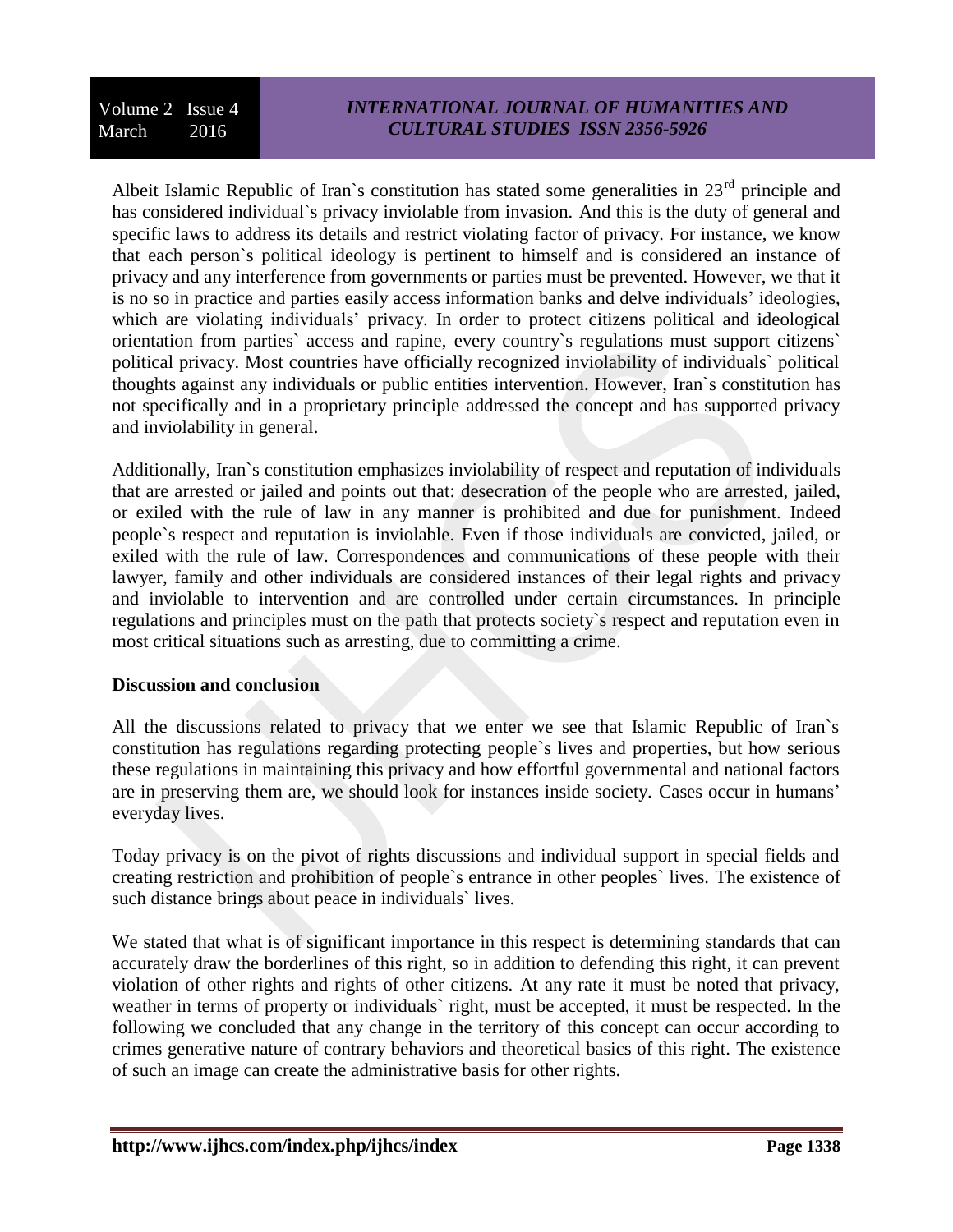We stated that Islamic Republic of Iran`s constitution which was established in 1358 has considered privacy and individuals personal lives inviolable by individuals public entities intervention in various principles such as 22,23,25, and 39 principles and supports and protects it. Albeit it can be said that other principles such as principle 24 which is about press freedom has a close relationship with individual`s privacy.

In the following we saw that  $22<sup>nd</sup>$  principle of constitution is the clearest principle of the constitution in supporting individuals personal security and privacy and considers them inviolable by stating: reputation, life, property, right, housing, and people`s jobs are inviolable, except when law prescribes, and brings them under protection. According to this principle, any activity that distorts individuals` reputation and violates their life, property, rights, housing, and jobs is prohibited and is deserving of legal strike. Indeed it can be said that, these principles of constitution, supports individuals` physical and bodily privacy.

This branch of privacy is related to every emotion and though of individuals and includes all the behavioral aspects of individuals, especially religious ideologies, political activities and all the activities that are concerned with individuals thoughts and ideologies. Just as individuals need to maintain physical and bodily privacy, to protect their security and reputation, they require guarantee spiritual and intellectual privacy right, since humans` highest emotions and thoughts crystallizes in their spiritual solitude and certainly these emotions and thoughts require law`s protection and support against violation.

Islamic Republic of Iran's constitution has states some generalities in 23<sup>rd</sup> principle and considers individuals` privacy inviolable, and it's the normal and special regulations duty to address the details and restrict violating factors of privacy. We see that it is not so in practice and parties easily access information banks and delve into individuals` identity, which is violation of privacy. In order to safe keep ideologies and political orientation of the citizens from access and rapine, countries regulations must address and support citizens' political privacy rights. Most of the countries have officially recognized inviolability of individuals` political thoughts regarding any intervention from individuals or public entities in their constitution or other regulations. However, Iran`s constitution has not addressed this concept specifically and in a specific major frame. And supports ideology freedom and considers it inviolable in general.

Communicational privacy, is individuals` orientation to establish communication through various devices, which these relations and communications must not be controlled by other individuals or organizations. In other words, individuals usually establish communications with other their surrounding environment and other individuals through various devices, which their field and territory is private and they do not like to be controlled by other individuals or the government. One of the new subjects and a challenging case in individuals` privacy field is contrast between privacy and principles such as freedom of speech, press freedom, society's right to know.  $24<sup>th</sup>$ principle of constitution states that: press and publications are free to to express. unless they disturb Islam`s basics or public rights. Law states its explanation. In truth press freedom, information freedom, in freedom of speech in general requires boundaries and limits, which is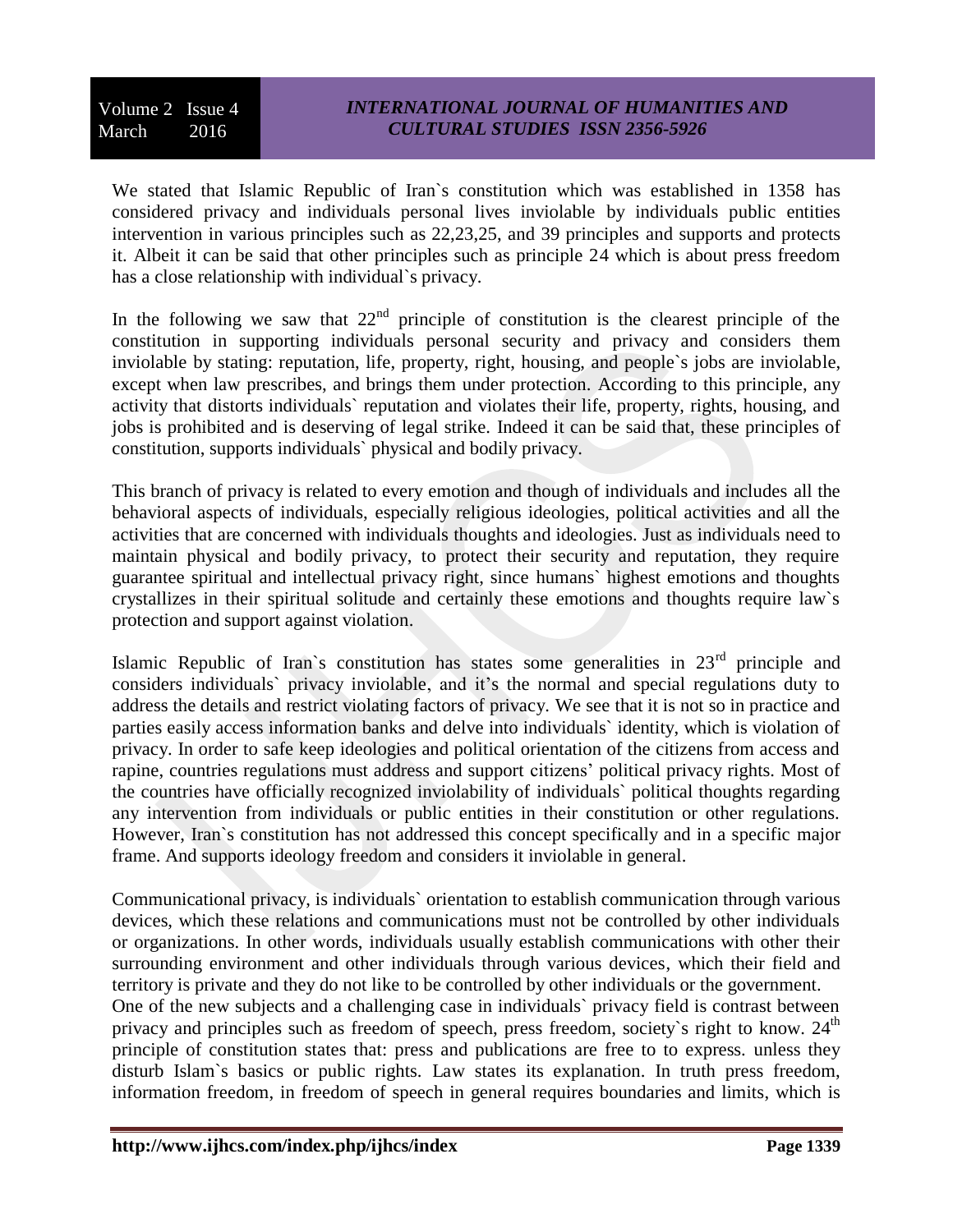# *INTERNATIONAL JOURNAL OF HUMANITIES AND CULTURAL STUDIES ISSN 2356-5926*

addressed in all national and international regulations and wherever freedom of speech and similar concepts are talked about. There is a second clause for its exceptions. An obvious example is European Convention of Human Rights, which in its article 10 from freedom of speech principle exceptions such as territorial integrity, and public security are emphasized. Albeit the important issue in these exceptions is the clarity of its domain which does not make the principle invalid. One of the exceptions that can be considered for freedom of speech and press freedom is individuals` privacy right, Privacy right and freedom of speech are two sides of the same coin and both are fundamental human rights. In the conflict and contrast of these rights European court of human rights established a balance between these two concepts by separating ordinary people`s privacy from politicians and ordinary peoples` privacy is in question the vote is for privacy, and wherever politicians and government officials privacy (as individuals that their behavior bust be judged by public) is in question the vote is for freedom of speech and press freedom. Albeit this narrow interpretation of exceptions must be officially recognized in Iran as well, so that neither individuals privacy are not violated through freedom of speech, nor freedom of speech and press freedom are restricted through privacy.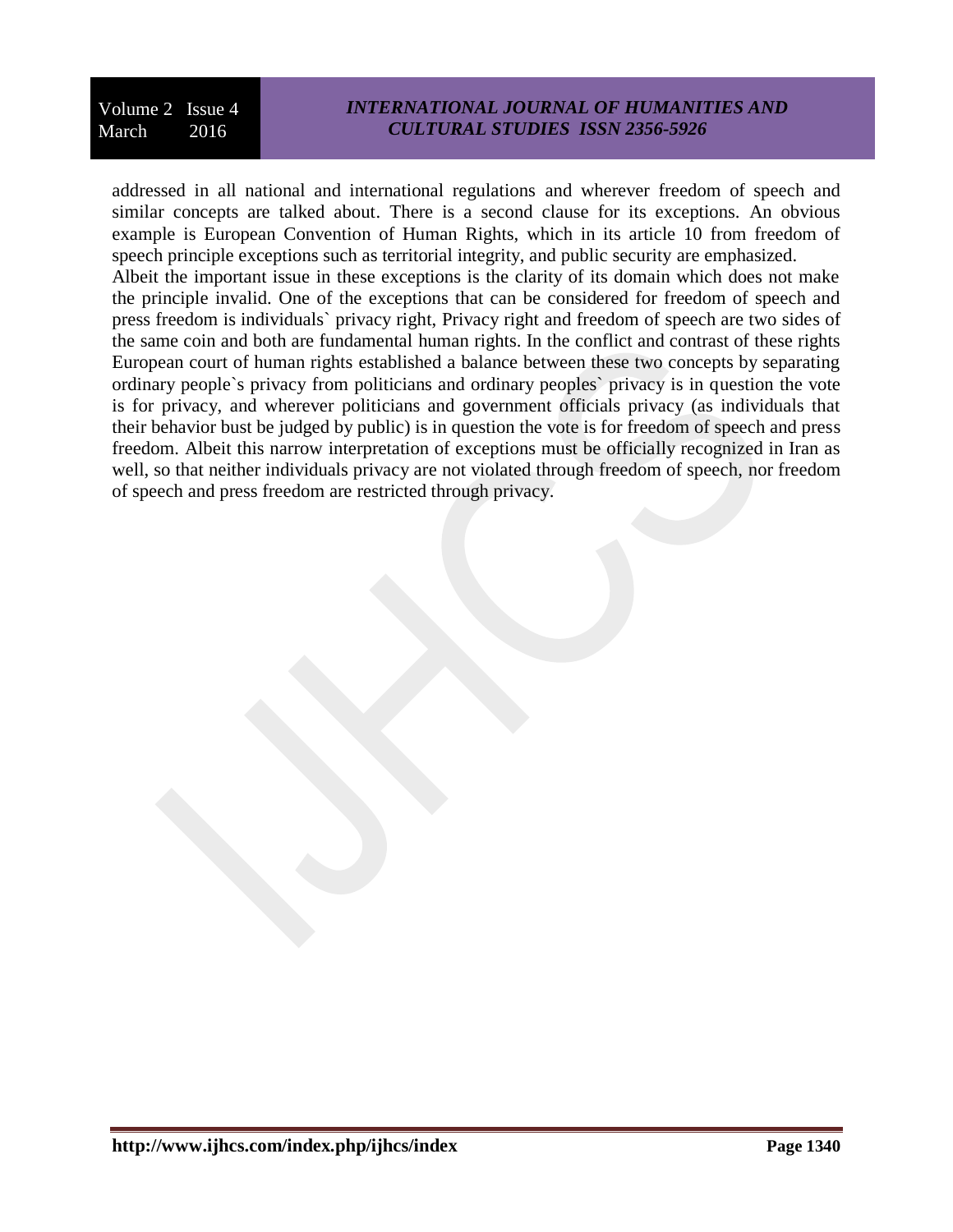#### **References**

**Books**

#### **Persian**

Ansariyan, Hossein. Komeyl prayer explanation, Darolerfan publication. 3<sup>rd</sup> edition. Summer 1384

Ansari, Baqer. 1384. Supporting Privacy. Tehran. Research and Notification administration of President

Ashouri, Mohammad. 1381. Penal Hearing Ethic, Sam publications,  $7<sup>th</sup>$  edition

Behrapour. 1388. *Cultural Aspects of Privacy. Taali Hoqouq Journal*. Dashti, Mohammad. 1379. Nahjolbalaghe Translation. Tehran, Alame publications

Hashemi, Mohammad. 1383. Investigating the concepts of justice and fairness in the eyes of constitution of Islamic Republic of Iran. Under Mohamad Ashouri Ph,D supervision.Gerayesh publication, Tehran

Hashemi, Mohammad. 1382. Essential rights of Islamic Republic of Iran. Volume one. Tehran. Mizan publications.

Hashemi Rafsanjani, Akbar. Quran Culture. Volume 1. Book Garden institution. Qom. 3rd edition. 1389

Hosseini, Azamosadat. Suspicion and optimism toward god and creations in verses and narration. Quaran Alkarim society Publication. 1<sup>st</sup> edition. 1387

Housman, Carl. Privacy respect facing people`s right to awareness of incidents. Translator: Davoud Heydari. Majd Publications

Jafari Langrudi, Mohammad Jafar. 1372. Law encyclopedia, Tehran. Amir Kabir publications.

Jafari Langrudi, Mohammad Jafar. Law terminology. Ganje Danesh library publication.  $5<sup>th</sup>$ edition. 1370

Katourziyan, Naser, 1372. Law science introduction and the study in Iran`s law system. Tehran. Publications with collaboration of Bahman Barna company.

Kazem, Motamed Nejad. 1386. Communications rights. Tehran. Office of studies and press development